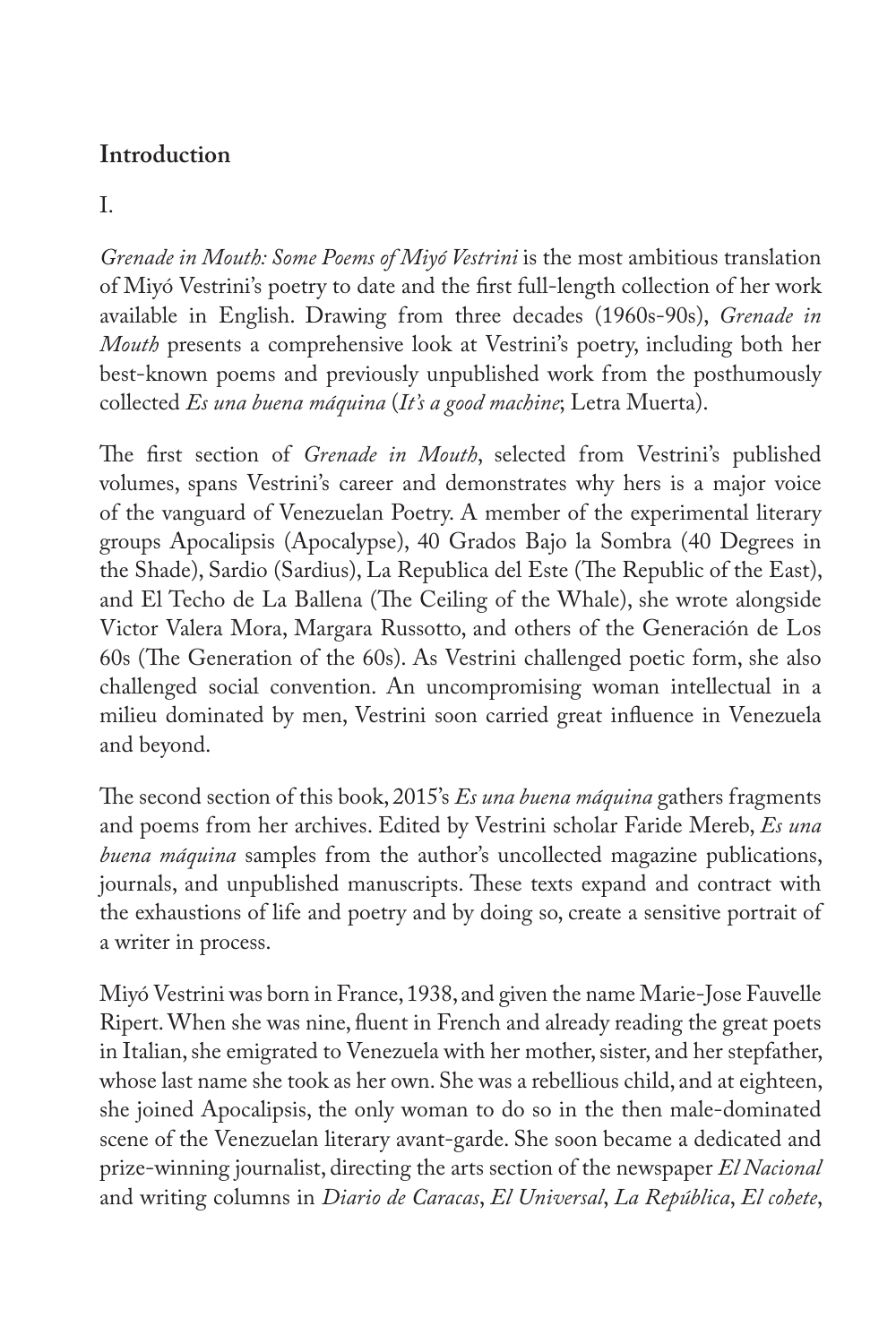and others for many years. She published three books of poetry in her lifetime: 1971's *Las historias de Giovanna* (*The Stories of Giovanna*), 1975's *El invierno próximo* (Next Winter), and *Pocas virtudes* (Little Virtues), published in 1986. Vestrini died by suicide on November 29, 1991, leaving behind two collections: a book of poems, *Valiente Ciudadano* (Brave Citizen) and a book of stories, *Órdenes al corazón* (Orders to the Heart).

*Grenade in Mouth* is another book of Miyó Vestrini's: an imagined one. It is a work that remains eternally unwritten and unread. Bequeathed into being in her poem "Last Will and Testament," it is a legacy she leaves behind for her best friend Elisa Maggi (*La Negra*). This imaginary book takes its place in that will among a sad feeling and a small pleasure—Vestrini also wills La Negra her loneliness and her Ismael Rivera records—and in its title, it suggest the power of Vestrini's words to destroy both others and herself. *Grenade in Mouth* is more, however, than a book willed into being inside the magic territory of a poem, it is a phrase that shows up a second time in the poem "Brave Citizen." That poem arguably one of Vestrini's best—dares God to find a death too vile or violent for its death-loving narrator. Teasing and flirting with God, too, she asks him for more than death: what she seeks is clarity:

> Allow me, lord to see me as I am: rifle in hand grenade in mouth gutting the people I love.

We have called this book *Grenade in Mouth* not to presume that we have made the book Vestrini wanted—that version of *Grenade in Mouth* must be allowed to live in perfection inside the eternal desires of a poem—but because there is, as Vestrini must have known, no more apt descriptor of her work. This is a book that comes with a warning label. Readers must be careful. In the work of Vestrini, there is no casual or harmless reading.

Vestrini knew, of course, as she took her own life, that she would not live to make a book called *Grenade in Mouth*. It is with Elisa Maggi's permission and assistance that we have been able to make—if not a book that Vestrini herself imagined—a book that at least attempts to fill in the blank of her legacy, and it is with great pleasure that we are able to dedicate this other form of *Grenade in Mouth* to her.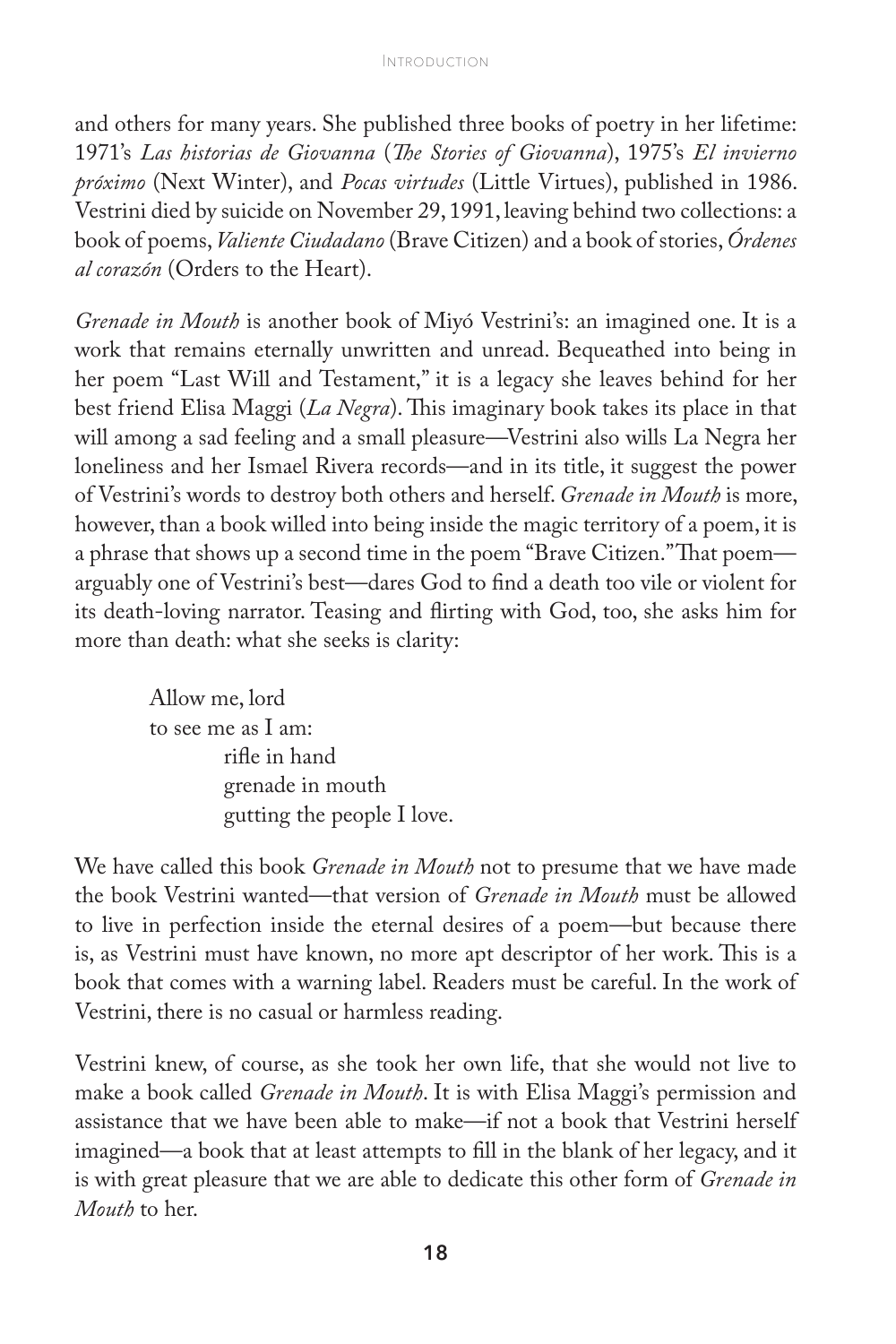## II.

Critics have called Miyó Vestrini the poet of militant death. It is also said of her that her entire life was lived in service of its end. Vestrini is known, too, as the Sylvia Plath of Venezuela, but if she joins Plath as a confessional poet, what she is confessing is not a set of personal problems: it is a fatal disappointment with the world at large. Her work is less a self-exposure than a set of incantations. These poems are spells for a death that might live eternally, for what Vestrini offers readers is a fundamental paradox: how to create, through writing, an enduring extinction. Her poems are not soft or brooding laments. They are bricks hurled at empires, ex-lovers, and any saccharine-laced lie that parades itself as the only available truth.

In Vestrini's poetry, no form of tenderness is left unprosecuted. Her poetry is unafraid to spit at beauty and swaddle death in its arms. Maternal love is tossed out as unsentimentally as a child's soiled diaper ("turn eighteen / and snort all the coke you want / and puke on your mother's china"\* ). Romantic love is the precinct of rats. The love of a poet for poetry isn't let off easily either: its gendered absurdities are exposed ("[poets] write two lines and ejaculate. Alone"\*\*), its false heroics dismantled. Even friendship is not spared, as in her elegy to her old friend Victor Valera Mora, who she lovingly mocks and chastises in death ("he died like an idiot / of a heart attack treated with chamomile tea"\*\*\*).

The love of life itself is the love met with Vestrini's fiercest resistance. When joy enters her poetry, it is always as an intruder breaking into an apartment not to burglarize but to try, against the tenant's will, to install some nice furniture. As Vestrini writes in "One Day of the Week I":

> if you choose you live. And if you live you enjoy. But joy is the horrific part of the dream

<sup>\*</sup> "Caress"

<sup>\*\*</sup> "The Smell"

<sup>\*\*\* &</sup>quot;Chamomile Tea"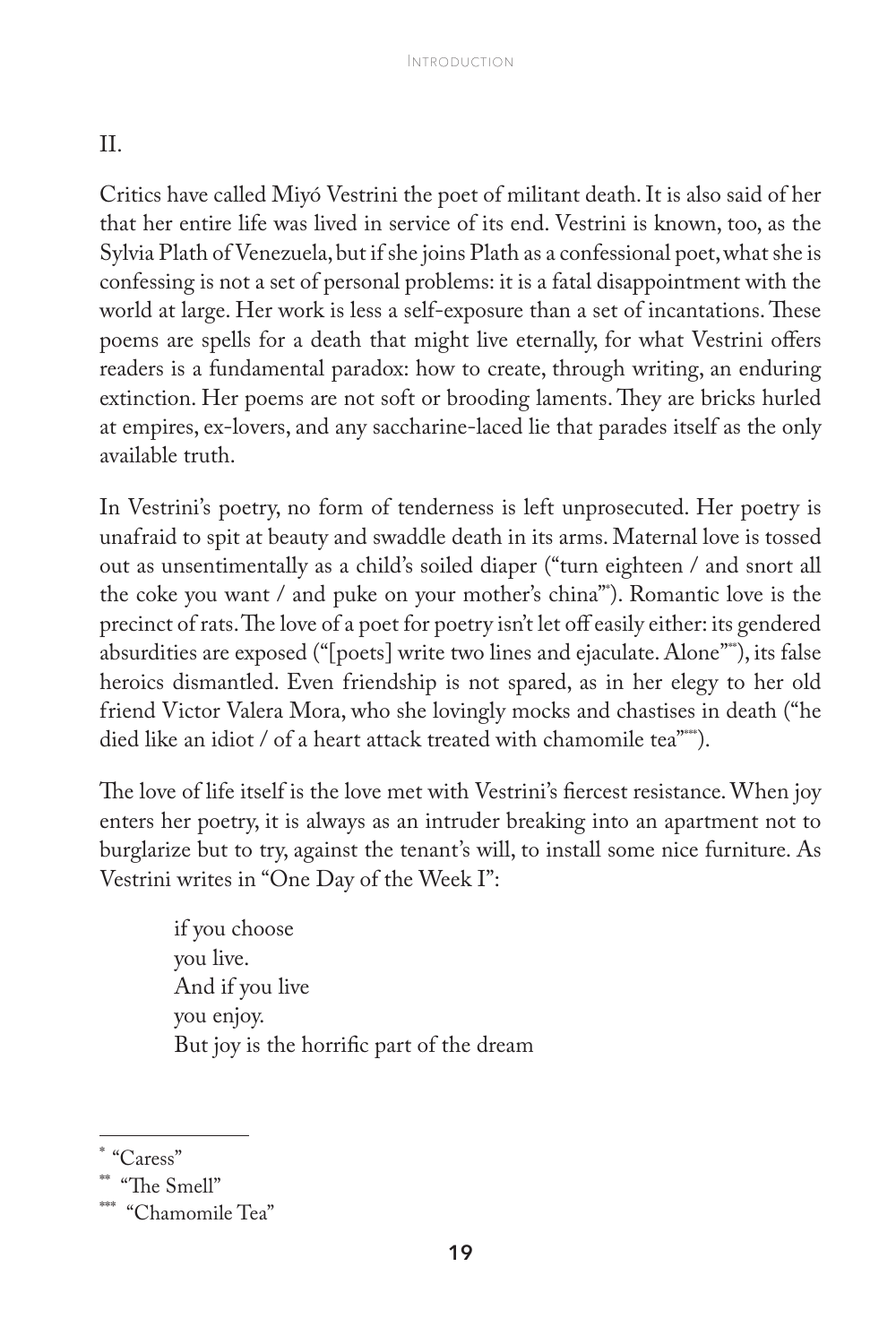Joy attaches Vestrini regretfully, via life's available pleasures—sex, tortellini, a good song—to the existence her poems are always boasting she would rather do without. "I'll chose death," she writes, "but you could not have expected the leg of lamb to melt in your mouth."\*\*\*\* Attended to with the zeal only available to one who would prefer to despise it, any pleasure appearing in Vestrini's poetry is the granular kind, slipped into the poems despite Vestrini's vigilance against it. It is pleasure, not fear, that is always throwing Vestrini off the path toward her end.

Miyó Vestrini was, even at her most morbid, clearly hilarious, too—the only kangaroo among the corpses, perhaps—and it is this humor that gives her poems a distinct charm. Accusing God, for example, as she does in the poem "Brave Citizen," of having a predilection for hot dogs, is typical Vestrini. Surprise becomes its own structure. A poem begging for death becomes, despite itself, one so funny its unintended side effect is a new will to live. Sufficiency, as a form of poetic organization, also reigns. Her mastery is often in giving the reader only just enough—a grease stain on the sheet, a breathtaking final line, a disorienting word in a list. In her poems, universes unfold in a wink, and a hint is as heavy as all the world. Vestrini does not let the reader fill in the blanks of her poems with boiler-plate lyricism: instead, having never omitted at least one unpoetic element—digestion, genitalia, cauliflower casserole, and peeling paint—from any of them, her poems keep even the white space around her words gritty.

There is, however, one love that Vestrini's poetry is helpless against: the love of death. The thanatophilia of these poems is erotic, unashamed, and indulged in with sometimes gleeful candor. If there is one thing about life to love without reservation, posits her work, it is that life is allowed the mercy of an end. Her writing about death, we believe, must be read on its own terms. Vestrini's poems seek to restore death and a desire for it as the concern of poetry, not therapy. Her work contains regular, explicit challenges to the institutions of mental health: "I find all my friends treated by psychoanalysts have become totally sad totally idiotic."\*\*\*\*\* It refuses the circumscriptions of "health" or "unhealth" that by the second half of the twentieth century, had come to domesticate death and particularly any desire for it. Instead, she is a stubborn acolyte of death as

<sup>\*\*\*\* &</sup>quot;One Day of the Week I"

<sup>\*\*\*\*\* &</sup>quot;XII (Next Winter)"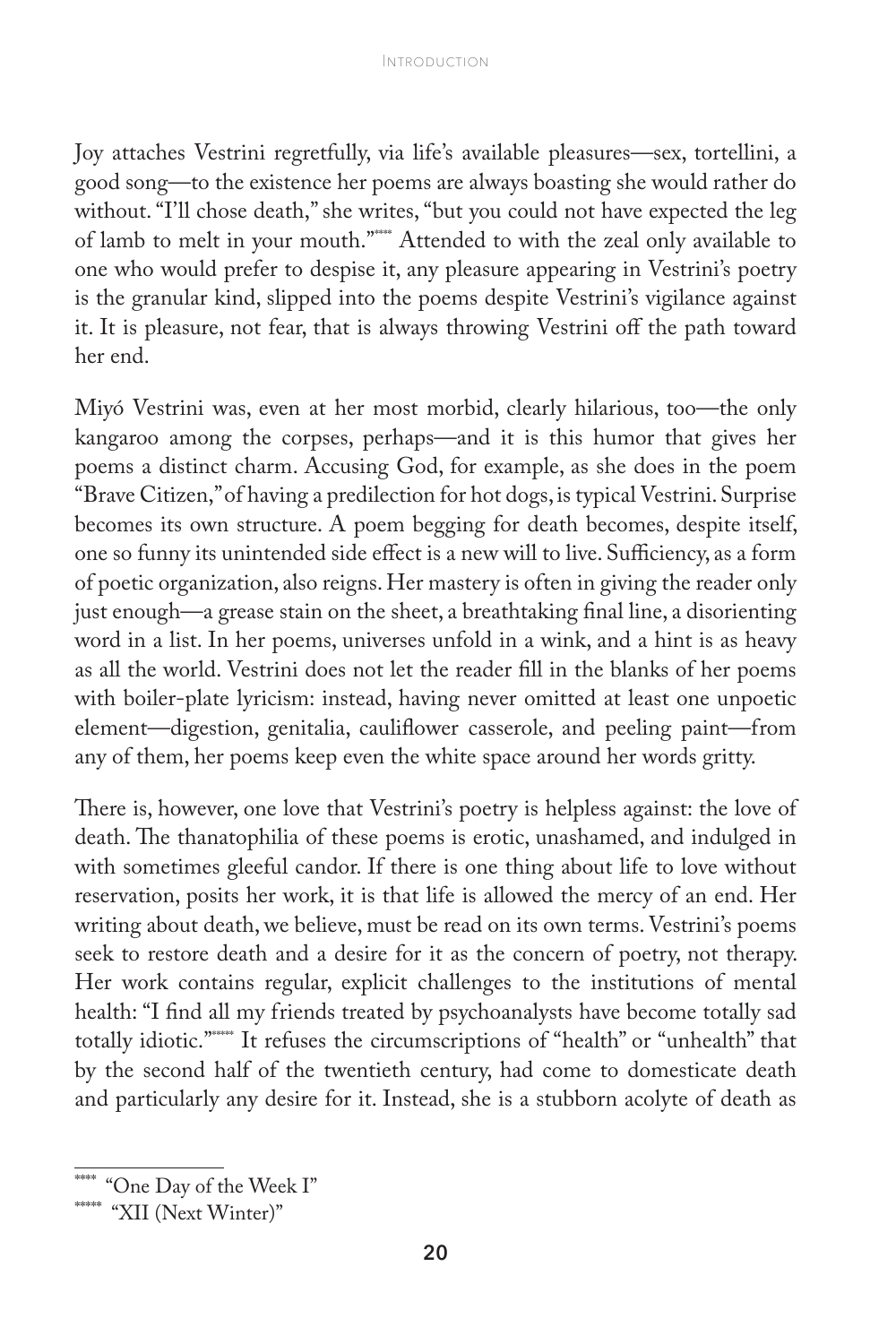it is found in the wilds—death as seen from among the elements, not from the therapist's couch.

That said, these are poems, not simply arguments, and it is obvious to us, too, that in existing in the near-perpetuity of print, these poems as poems curb and challenge the sentiments contained within. A self-preserving urge is in dialectical relation with the need to write oneself into oblivion. The very things that fill the poems with life are held up as evidence of death's necessity, and death's necessity is argued in its enduring form, to always be read by the living, and by extension, life. Death and poetry are always co-mingling among a scene of small pleasures and terrible feelings, but they are doing so for those who live, who are always also those who die. *Grenade in Mouth* is thus a document of an ardent wish to have one's death last indeterminably. In Vestrini's work, it is death, and not the foolish, flawed poet who sings of it, that is made immortal, or as she wrote in the poem *Beatriz*:

> Writing is not important, she wrote, and signed her name in small print, believing it apocryphal.

## III.

Guillermo Parra, who has worked tirelessly and generously to bring Venezuelan poetry to Anglophone readers, first introduced us to the work of Miyó Vestrini, and it is only with his encouragement that we began to translate at all. He passed on to us a PDF of her collected poems, and as we began to translate—at first, strictly for our own use—one poem made us greedy for the next, in the way of enthusiastic readers, mostly, who can't wait to turn the page of the book. So we felt, too, about each line and its turn, each turn of phrase, too, excited to see what could happen next, what Vestrini would be unafraid to write. Vestrini's work began to take hold of us, creating such an urgency that we often felt as if we were in a translation emergency, needing to read something that we had only begun to reveal ourselves.

Without Faride Mereb, this book could not exist. Faride came to us with a vision for the first-ever English language book of Vestrini's work and as our discussions about the necessity of such a collection took off, our project evolved from the translation of her press Letra Muerta's beautifully designed and edited